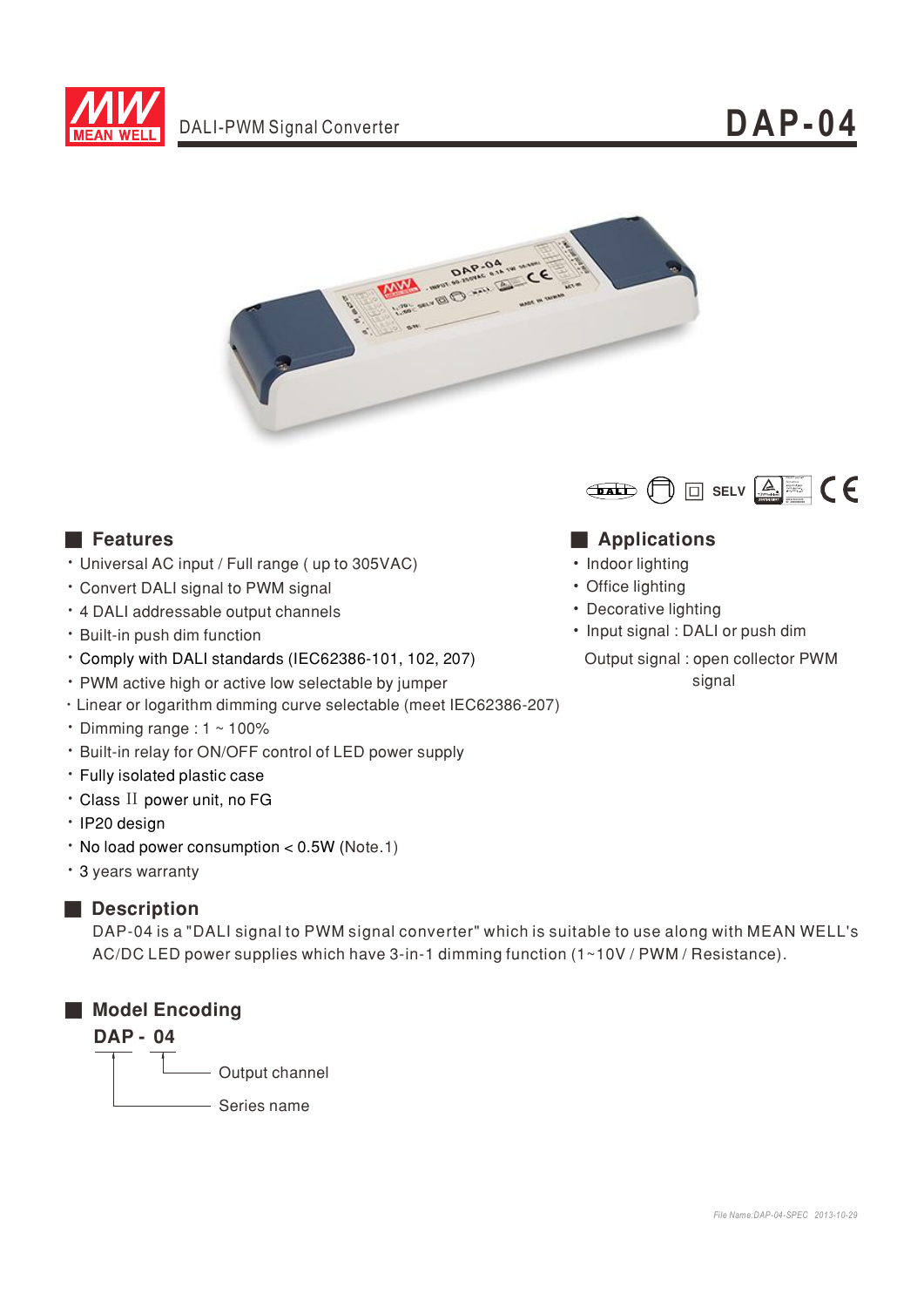

# **SPECIFICATION**

| <b>MODEL</b>                      |                                    | <b>DAP-04</b>                                                                                |
|-----------------------------------|------------------------------------|----------------------------------------------------------------------------------------------|
| <b>OUTPUT</b>                     | NUMBER OF OUTPUT CHANNEL 4         |                                                                                              |
|                                   | <b>OUTPUT SIGNAL</b>               | PWM, 1KHz (Typ.)                                                                             |
|                                   | <b>OUTPUT PWM LOGIC</b>            | Active high or active low selectable by jumper; Factory setting is active high               |
|                                   | <b>DIMMING RANGE</b>               | $1 - 100\%$                                                                                  |
| <b>INPUT</b>                      | <b>VOLTAGE RANGE</b>               | $90 \sim 305$ VAC                                                                            |
|                                   | <b>FREQUENCY RANGE</b>             | $47 - 63$ Hz                                                                                 |
|                                   | AC CURRENT (Typ.)                  | 0.1A                                                                                         |
|                                   | <b>INRUSH CURRENT (Typ.)</b>       | COLD START 20A / 230VAC                                                                      |
|                                   | <b>LEAKAGE CURRENT</b>             | <0.5mA/240VAC                                                                                |
|                                   | <b>POWER CONSUMPTION (Typ.)</b> 1W |                                                                                              |
|                                   | <b>INPUT SIGNAL</b>                | DALI or push dim                                                                             |
| <b>FUNCTION</b>                   | <b>REALY SWITCH</b>                | 240VAC / 8A, ON / OFF control refer to DIM1                                                  |
| <b>ENVIRONMENT</b>                | <b>WORKING TEMP.</b>               | $-30 - +60^{\circ}$ C                                                                        |
|                                   | <b>WORKING HUMIDITY</b>            | 20~90% RH non-condensing                                                                     |
|                                   | <b>STORAGE TEMP., HUMIDITY</b>     | $-40 \sim +80^{\circ}$ C. 10 ~ 95% RH                                                        |
|                                   | <b>VIBRATION</b>                   | 10 ~ 500Hz, 2G 10min./1cycle, period for 60min. each along X, Y, Z axes                      |
| <b>SAFETY &amp;</b><br><b>EMC</b> | <b>SAFETY STANDARDS</b>            | Design refer to EN61347-1, EN61347-2-11, EN61058-1 Clause 8/17/23/25                         |
|                                   | <b>DALI STANDARDS</b>              | Comply with IEC62386-101, 102, 207                                                           |
|                                   | <b>WITHSTAND VOLTAGE</b>           | I/P-O/P:3.75KVAC                                                                             |
|                                   | <b>ISOLATION RESISTANCE</b>        | I/P-O/P:>100M Ohms / 500VDC / 25°C / 70% RH                                                  |
|                                   | <b>EMC EMISSION</b>                | Compliance to EN55015, EN61000-3-2,3                                                         |
|                                   | <b>EMC IMMUNITY</b>                | Compliance to EN61000-4-2,3,4,5,6,8,11, EN61547 light industry level (surge 2KV), criteria A |
| <b>OTHERS</b>                     | <b>MTBF</b>                        | MIL-HDBK-217F (25°C)<br>246.9K hrs min.                                                      |
|                                   | <b>DIMENSION</b>                   | 165*46*23mm (L*W*H)                                                                          |
|                                   | <b>PACKING</b>                     | 0.16Kg; 84pcs/14.4Kgs/1.14CUFT                                                               |
| <b>NOTE</b>                       |                                    | 1. No load power consumption<0.5W is measured at 230VAC.                                     |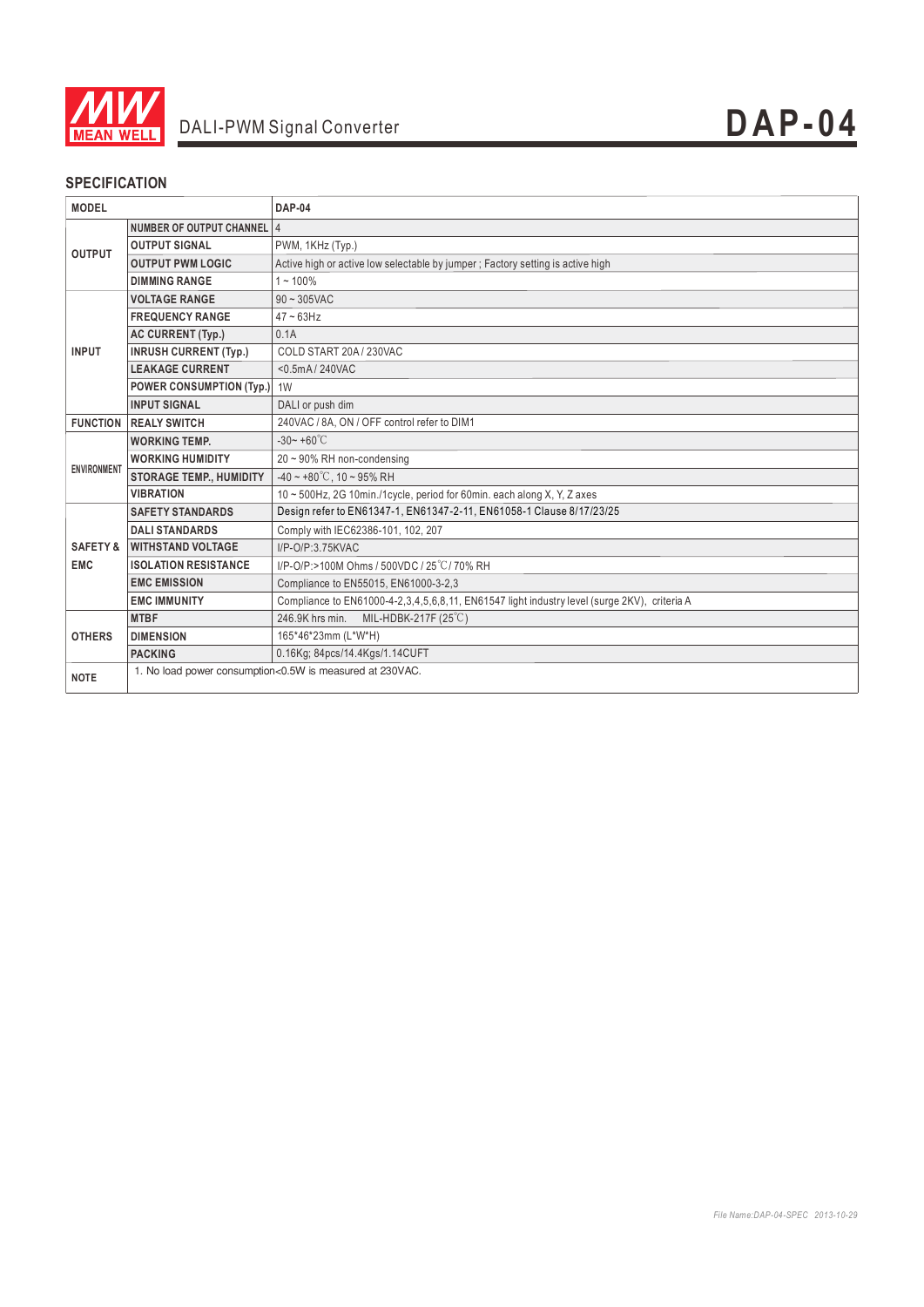

#### **Block Diagram**



### **DIMMING OPERATION**

### ※ **PUSH dim(primary side)**

| Ignore     | To avoid reaction on AC spike      | $< 0.05$ sec.   |
|------------|------------------------------------|-----------------|
| Short push | Push to turn ON-OFF                | $0.1 - 1$ sec.  |
| Long push  | Dimming up or down                 | $1.5 - 10$ sec. |
|            | Reset push   Setting light to 100% | $>11$ sec.      |

‧Maximum length of the cable, from push button to last driver is 20 meter.

‧Factory setting at 100%.

‧When the light is lower than 10% it will always dim up, or when the light output is higher than 90% it will always dim down.

#### ※ **DALI interface(primary side)**

‧DALI protocol including 16 groups and 64 addresses.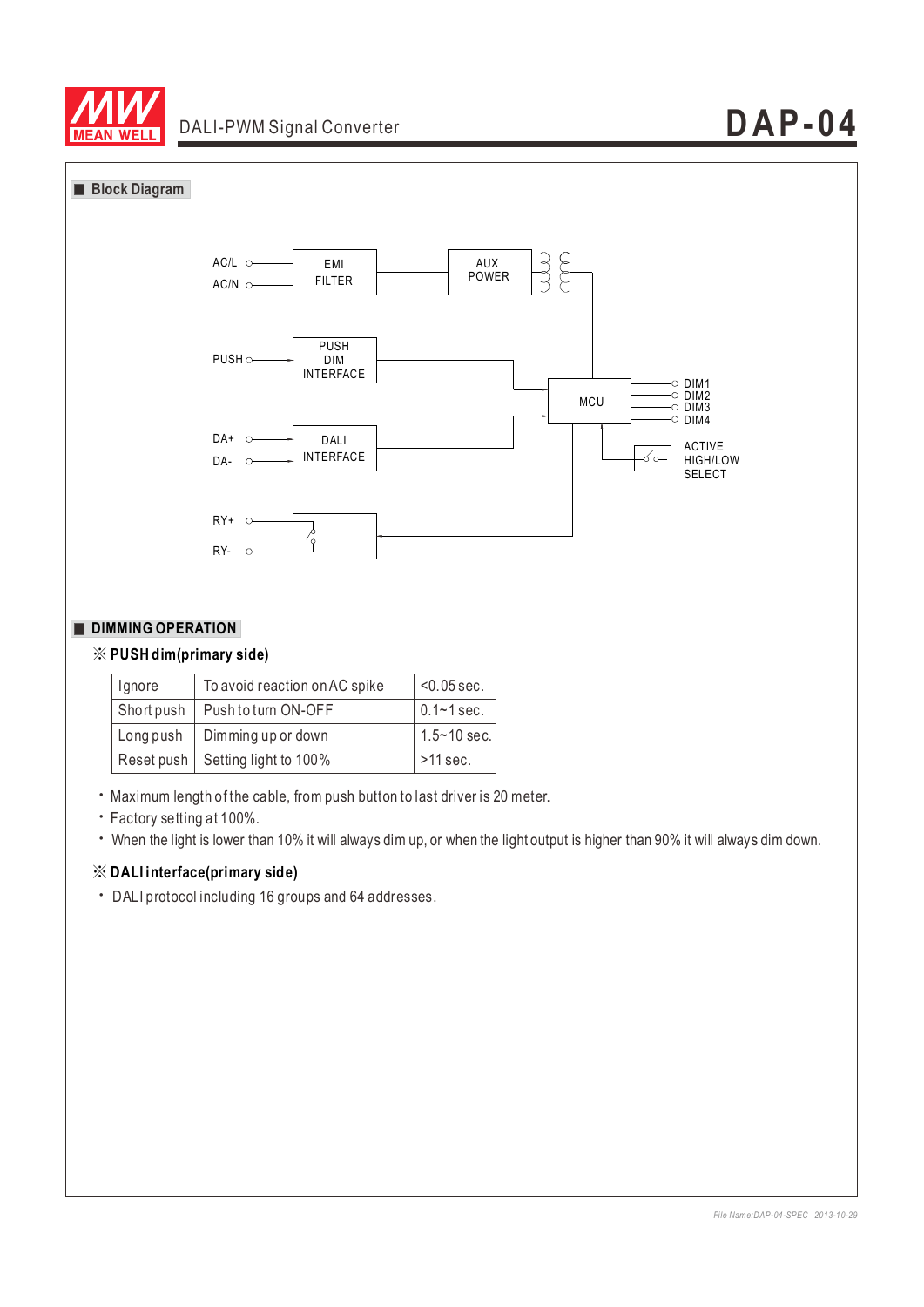





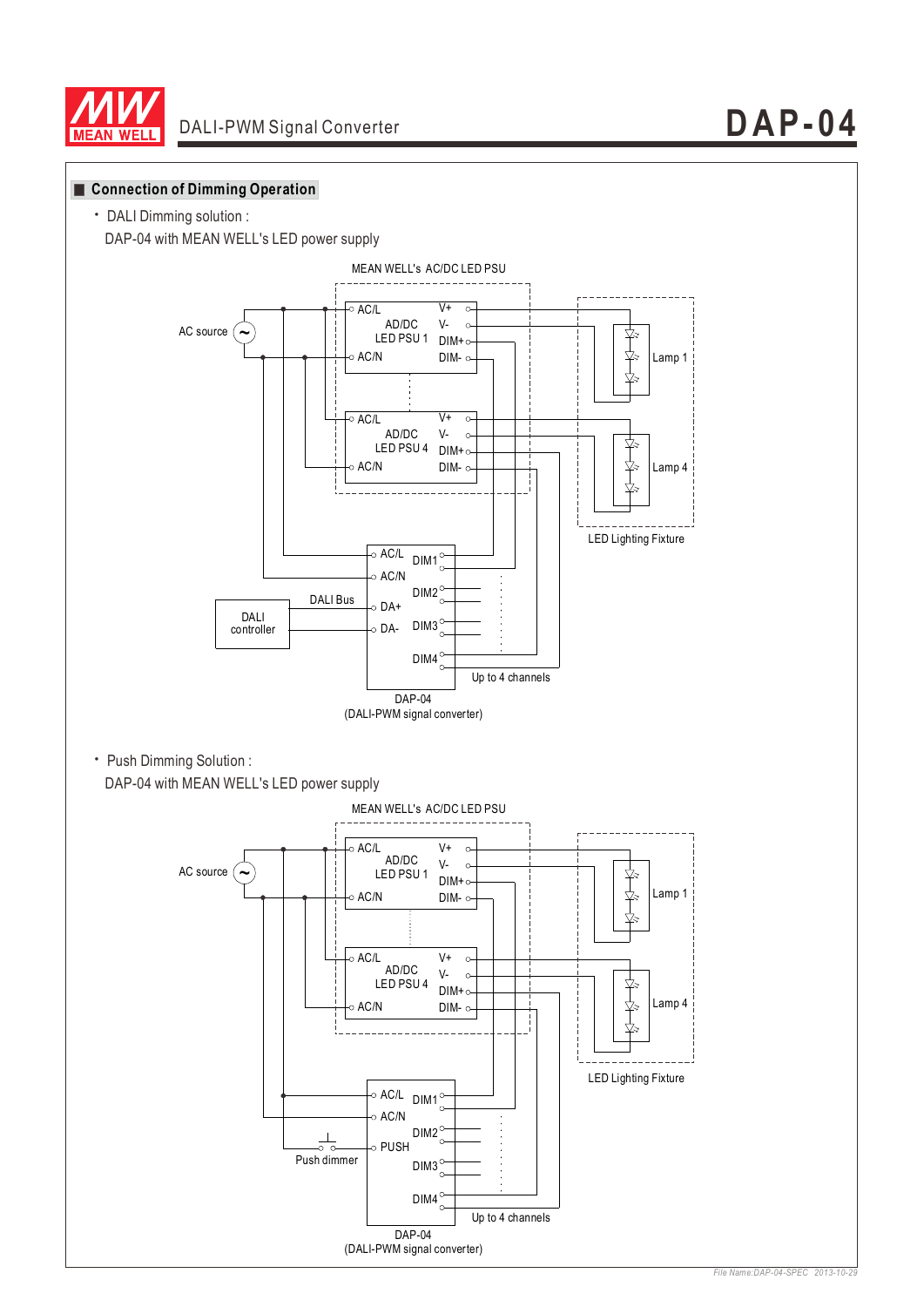

#### **Dimming Connection Diagram with ON/OFF Function**

‧DAP-04 incorporates a built-in relay, allowing the control of Mean Well LED PSU ON/OFF. This relay can be controlled only by DIM1.

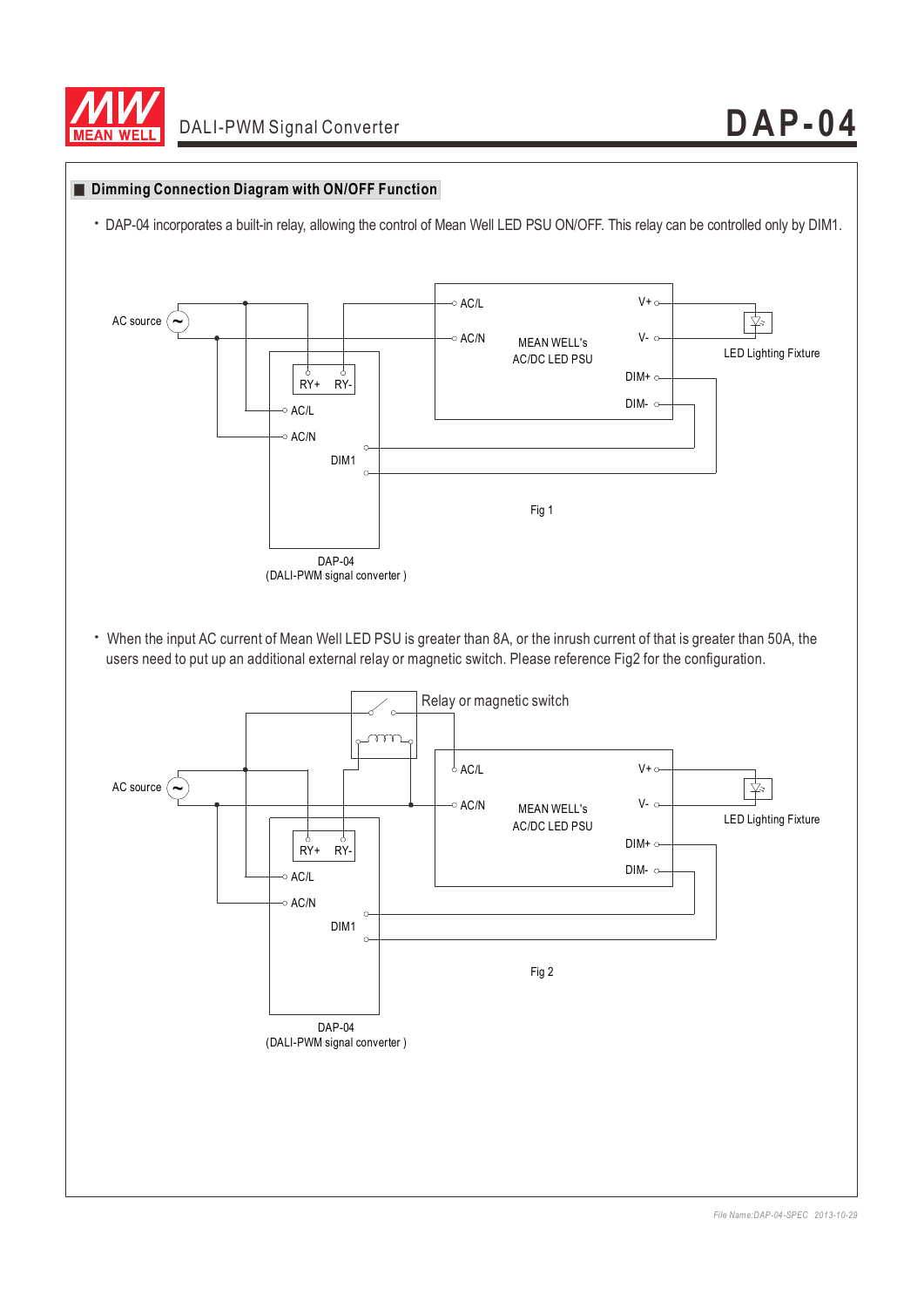

### **SYNCHRONIZATION OPERATION**

- ‧DAP-04 provides 4-channel outputs; every channel controls up to 20 units of Mean Well LED PSU. The 4 channels can thus control up to 80 units of Mean Well LED PSU. (Note. 1)
- ‧The dimming percentage of the Mean Well LED PSUs controlled by the same channel of DAP-04 is the same. The dimming percentage per DAP-04 channel can be controlled independently.
- ‧Maximum cable length between DAP-04 and LED power : Keep the voltage drop <0.5V



Note. 1 : When one of LED power is power OFF. It will cause all LED power output dimming down.